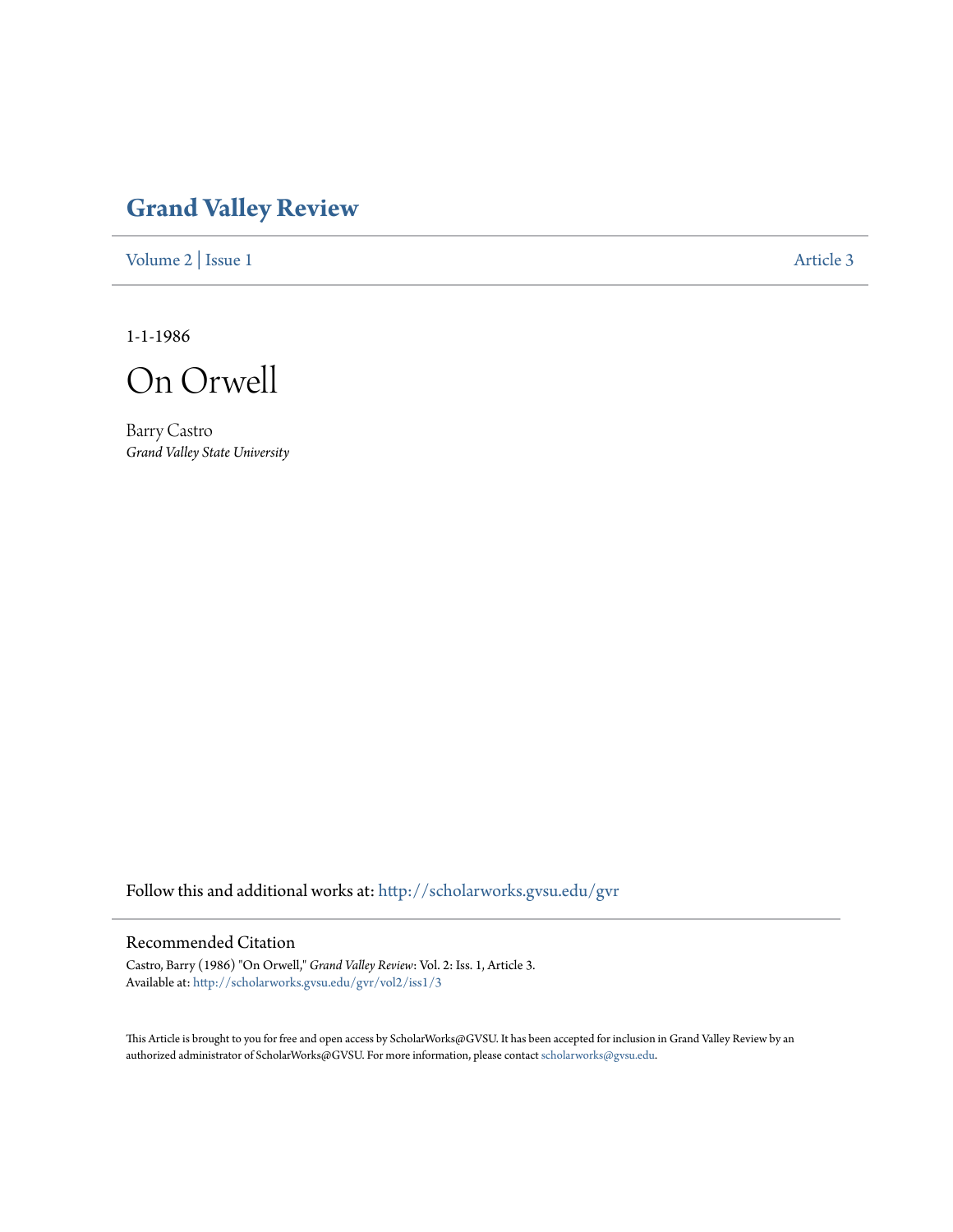## **On Orwell**

A little review like this one offers the possibility of a civilized conversation with friends  $-$  a place to celebrate the gentle collegiality which academic people are privileged to enjoy — not, in many ways, an appropriate context for an essay on Orwell. Orwell's passionate intensity seems intrusive. So do his political polemics and his quick moral judgments. His prejudices - against women, vegetarians, bohemians, homosexuals, the police, pacifists, fat people  $-$  against almost anyone but a romanticized kept-at-adistance abstraction of the European working man are vitriolic and shallow. He exposes them to us, often knowingly, a self-flagellation which I expect most of us feel little need to witness. Orwell brandishes his impatience with theory, sophisticated language, and subtlety, and even when we know better than to take him at his word, it is easy to be impatient in return.

Why then does he seem to stay on so many of our minds? Part of it is that we feel vulnerable to the indictment he lays out  $-$  precisely an indictment of contemplative, intellectual, liberal, feminist, anti-war, and probably fond-of-vegetables academics people like many of us. If we suspect that there is something self-aggrandizing or precious or self-protective about our posture, and who does not, Orwell is likely to strike a responsive chord. For the most part he makes it clear that the charges he levels are those he has been struggling to escape himself and from which he is not yet free. That confessional note lends an intimacy to Orwell's abuse that makes it easier to bear. Beyond that, we know that he earned some right to judge us in the slums of London and Paris, in the mines of the midlands, in the trenches of Aragon, and not least, on his death bed, summoning up the will to finish 1984. That right is enhanced by our relative inaction. Nonetheless, I do not believe that we would be so quick to accept it  $-$  accept the indictment implicit in his active and heroic commitment to social justice - were it not for his later work's emphasis on personal freedom. That was a commitment we could share and unambiguously celebrate. Big Brother and Napoleon Pig were our enemies too.

There was also his persistent quest to seek out those truths which were most uncomfortable and least opportune. Orwell wrote *Animal Farm* when the Soviet Union was our great wartime ally. It was not a welcome part of the war effort. He wrote 1984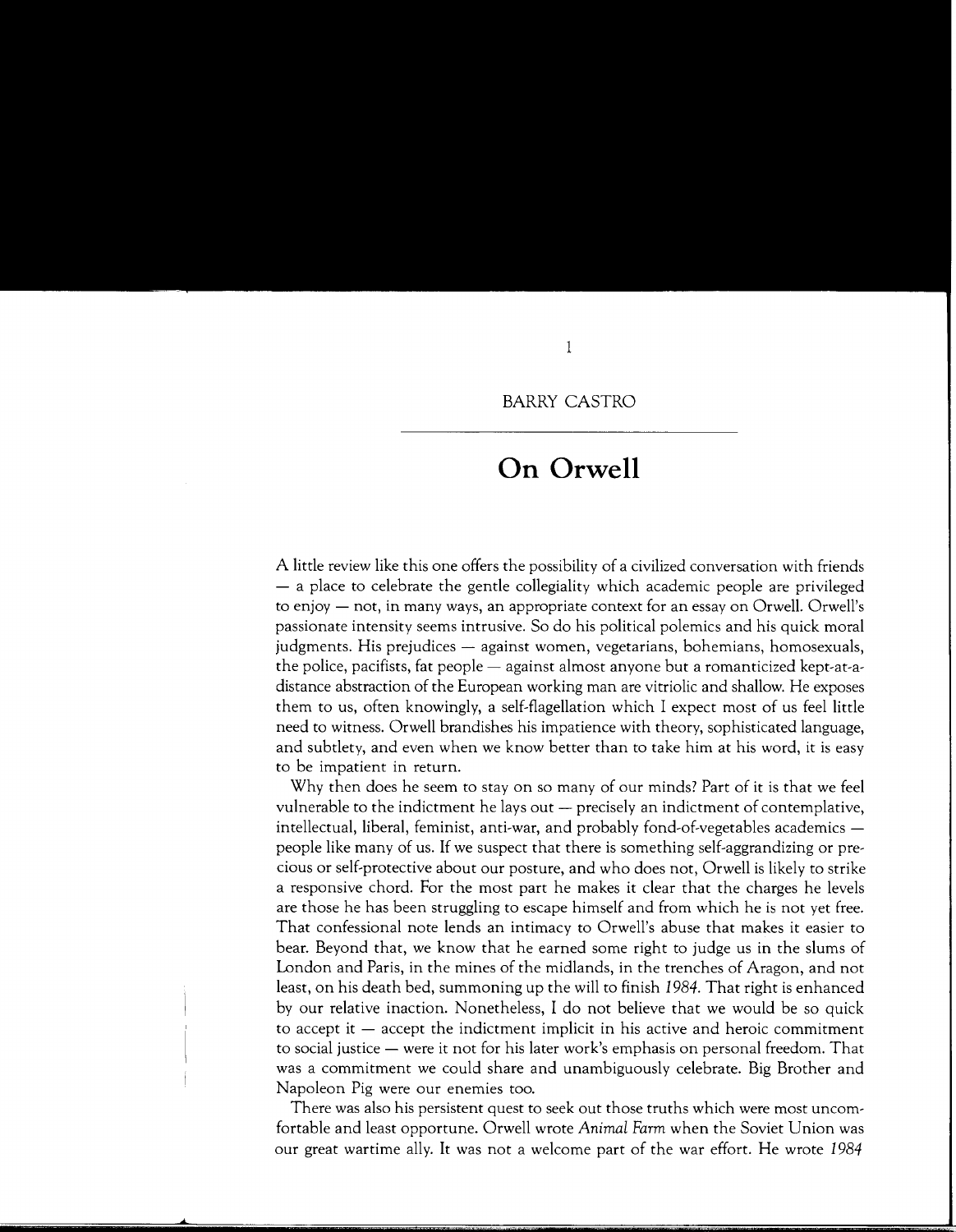about what he feared might be the future of the West after the Cold War had begun. The Soviet Union was at that point no longer a priority target for him. His criticism of loyalist Spain and the international brigades was written for partisans of both during the most desperate days of the Spanish War. Nevertheless, despite his commitment to say what needed to be said rather than what people wanted to hear, the Cold War gave him an enormous audience. It matters that he did not seek it. It matters to me that I can be confident that he would not have approved of my son's seventh grade teacher having used *Animal Farm* to reinforce his students' sense of their own virtue relative to the Soviets - that there was nothing that infuriated Orwell more than moral complacency. All of this makes it easier to accept the harshness of his criticism and makes it possible for me to write to you about him.

Orwell comes close to denying any hope for us. In 1984, Winston Smith seems to speak for him in declaring that the last hope for humanity is in the working class, but even then it is plain that Winston, like'Orwell, does not see workers at all clearly  $-$  that Orwell is writing for readers who are not workers  $-$  as Winston is saving pieces of the past for those same readers, both of them hoping to teach us something that will matter. Most basically, Orwell's continuing commitment to imagine what it is that we, his readers, need to know about class prejudice and poverty, about war and journalistic distortion, about communism and home-grown totalitarianism, and his willingness to proceed to teach us his own hard-learned lessons is a deep sort of  $collegial$  affirmation. Orwell seems to me finally to be one of us  $-$  serious about social responsibility, about the life of the mind, about the connections between past and future, and about preserving and passing on his commitments - a model teacher whose lessons I believe we ought to consider.

Let me get into some text. The *Road to Wigan Pier* brings Orwell to a group of workers' caravans in the industrial midlands. Each caravan was six feet high, five feet wide, and from six to fourteen feet long. They housed families of up to seven people, some of whom had been there for years. Water came from a common hydrant which could be two hundred yards away and, winter or summer, canvas was often the only roof. There were no sanitary facilities. Orwell goes on with one awful detail after another.

Despite his eloquence, we are likely to remember both that we have been told of worse and that it is difficult to be sure that the information has made us more sensitive. Even when we make the effort to calculate the cubic feet of living space per caravandweller, imagine the stench and the humiliation, and feel the attendant pain, we suspect our motives. Is there a titillation, an unhealthy need to escape from the everyday problems of life that underlies our compassion? Are our sympathies based on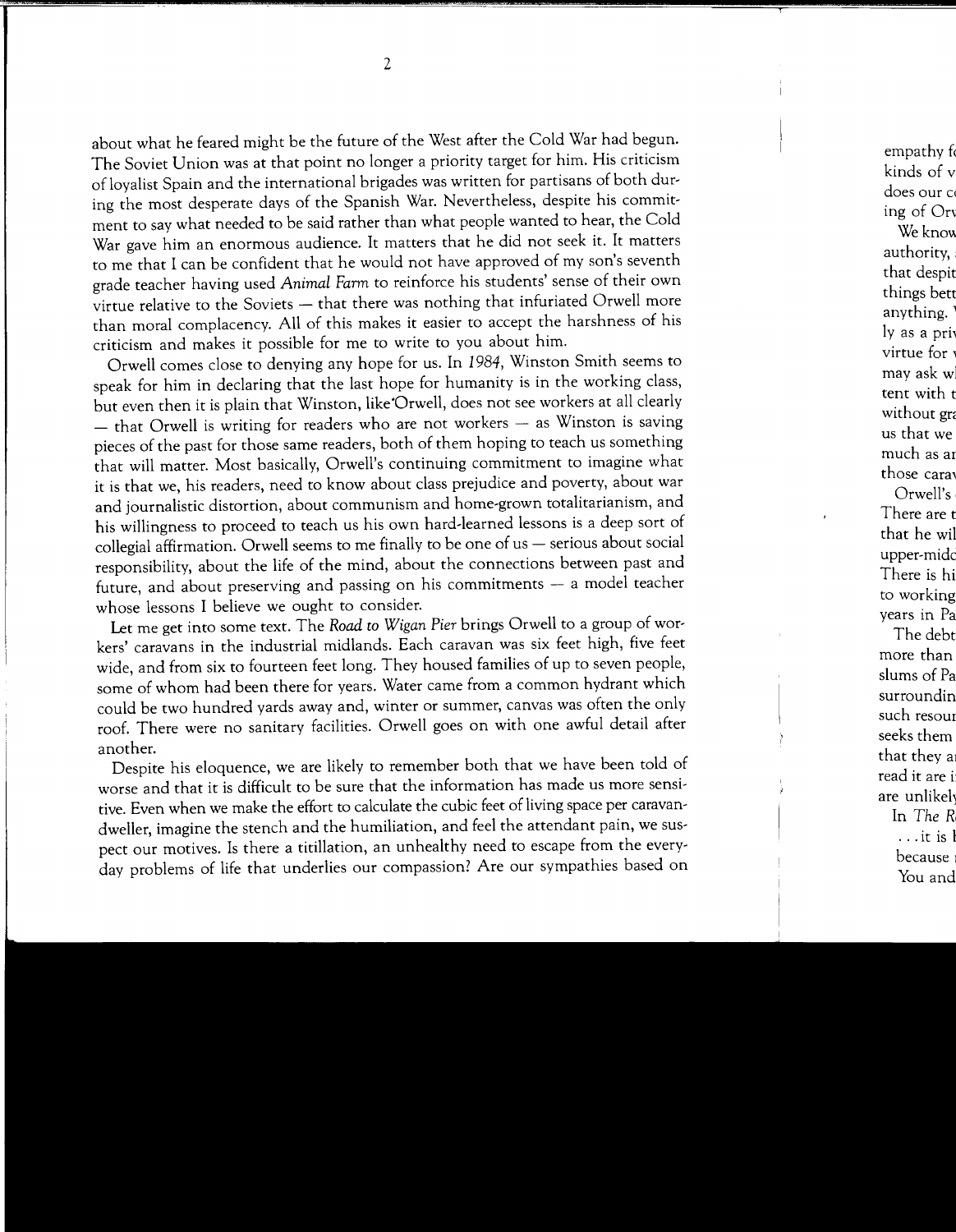empathy for those less fortunate than ourselves or on the compatibility of particular kinds of victims to some symbolic posture we have adopted? Does it matter? How does our concern about avoiding impure motives compare to their concerns? A reading of Orwell suggests such questions.

We know Orwell's work to be directly related to his struggles against injustice, arbitrary authority, and pretentiousness - problems he liked to sum up as indecency. We know that despite his energy, talent and commitment there was little he could do to make things better. Inevitably, Orwell understands that he is unlikely to be able to change anything. We wonder whether his commitment to act anyway is to be counted merely as a private value of his own  $-$  whether it might instead be held to be a public virtue for which we all might be accountable. He celebrates the plain man, and we may ask whether it isn't enough to simply live our lives, decently, on a scale consistent with the limits of our experience. He reminds us that it is difficult to do more without grave risk of falling victim to some self-deception or another. He also reminds us that we cannot trust those to whom larger responsibilities then would be left. As much as any writer I know he questions both what it means to really see people like those caravan dwellers and what it means to look away.

Orwell's career as a writer begins when he recognizes the power of his obligations. There are the five years as a colonial policeman to atone for. There is his knowledge that he will never be able to completely suppress the arrogance that came with his upper-middle classness - that must have come especially from a place like Crossgates. There is his shame at the physical repulsion with which he has learned to respond to working class sweat. There is his memory of the affected purple prose of his first years in Paris, of something effete he wishes to purge.

The debts pile up even when he may seem to be discharging them. He never spends more than two months at a time "down and out." Most of his experiences in the slums of Paris and London are punctuated by at least weekly returns to middle class surroundings where he can get cleaned up and rest. His companions on the road lack such resources. He has had to lie to them. After gathering his material, he no longer seeks them out. He knows them, for the most part, to be permanently trapped; knows that they are unlikely to read what he will write on their behalf; that those who will read it are inevitably middle-class intellectuals like himself - people who, in his view, are unlikely to change anything significant.

In *The Road to Wigan Pier* he tells us that

... it is brought home to you, at least while you are watching, that it is only because miners sweat their guts out that superior persons can remain superior. You and I and the editor of the *Times Lit. Supp.*, and the Nancy poets and the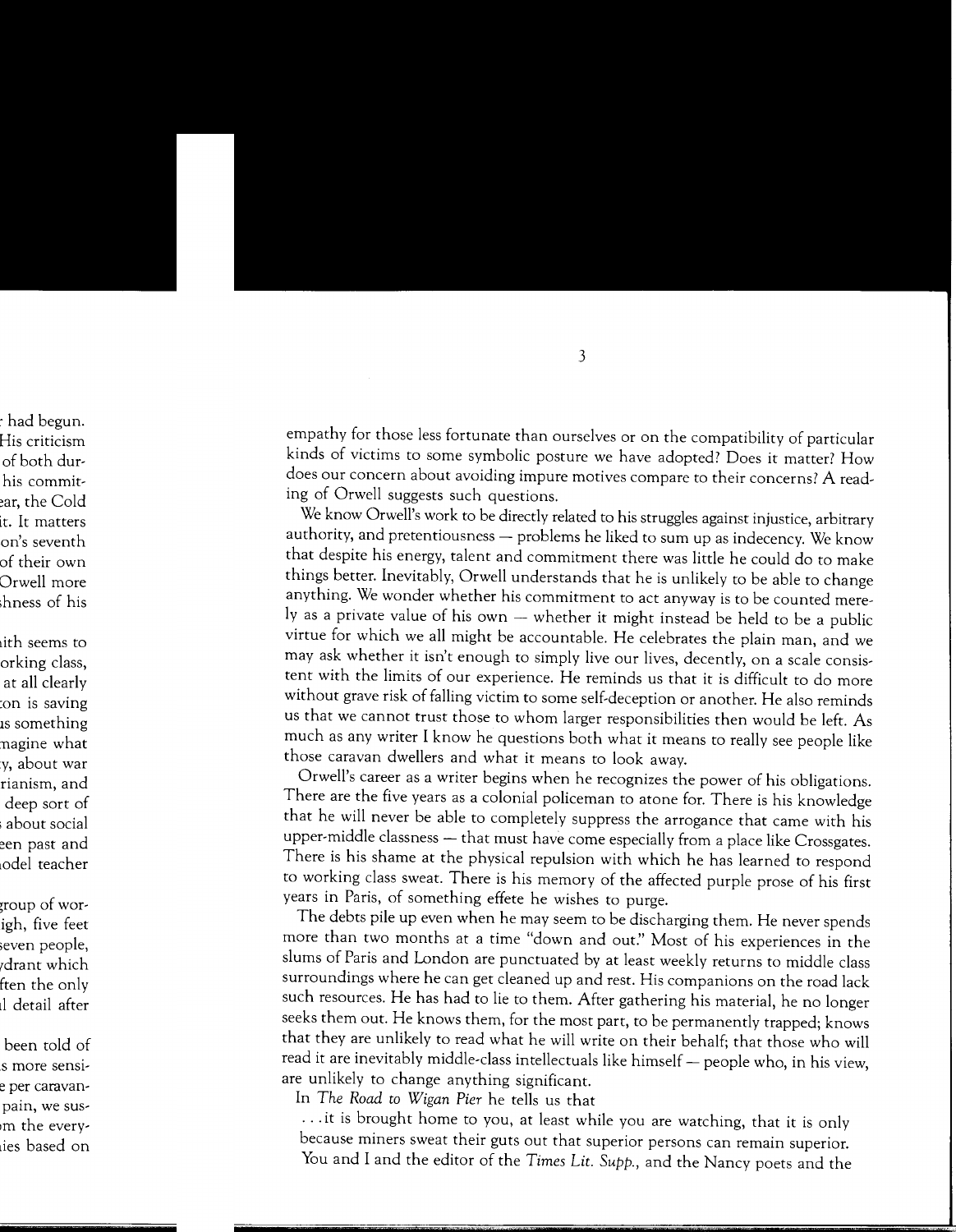Archbishop of Canterbury and Comrade X, author of Marxism for Infants all of us *really* owe the comparative decency of our lives to poor drudges underground, blackened to the eyes, with their throats full of coal dust, driving their shovels forward...<sup>1</sup>

Nevertheless, Orwell gets to the coal face only once, and he keeps up with none of the men there who provided the contacts and support which made the book possible. He describes the miners powerfully.

[They] look and work as though they were made of iron. They really do look like iron  $-$  hammered iron statues  $-$  under the smooth coat of coal dust . . . nearly all of them have noble bodies: wide shoulders, tapering to slender supple waists and small pronounced buttocks ... [The miner] is a sort of grimy caryatid upon whose shoulders nearly everything that is not grimy is supported.<sup>2</sup>

He owes them. They are the sources of his privilege: out of sight in the mines, or on the other side of the dining room wall, or dumped into neighborhoods where people like Orwell never need to go. Their existence is easy to forget and therefore all the more necessary to remember.

The working classes - more accurately, European working men - are the symbols of his indebtedness. Working class women complicate matters. At his best, as in *Wigan,* he is capable of quick insights.

I had time to see everything about her - her sacking apron, her clumsy clogs, her arms reddened by the cold. She looked up as the train passed, and I was almost near enough to catch her eye. She had a round pale face, the usual exhausted face of the slum girl who is twenty-five and looks forty, thanks to miscarriages and drudgery; and it wore, for the second in which I saw it, the most desolate, hopeless expression I have ever seen ... She knew well enough what was happening to her - understood as well as I did how dreadful a destiny it was to be kneeling there in the bitter cold, on the slimy stones of a slum backyard, poking a stick up a foul drain pipe.<sup>3</sup>

The fact that he was on a train is typical not just of Orwell but of people like us who would remember such a moment. He has seen a lot for a glance, but he seems to think he has seen everything - seems ready to characterize her as just a victim because that is all he needs her to be. He cannot get close. In his next sentence the train draws away into open country, and she is gone forever.

Orwell's treatment of her parallels his for-me most memorable working class hero - the Italian militiaman in *Homage to Catalonia:*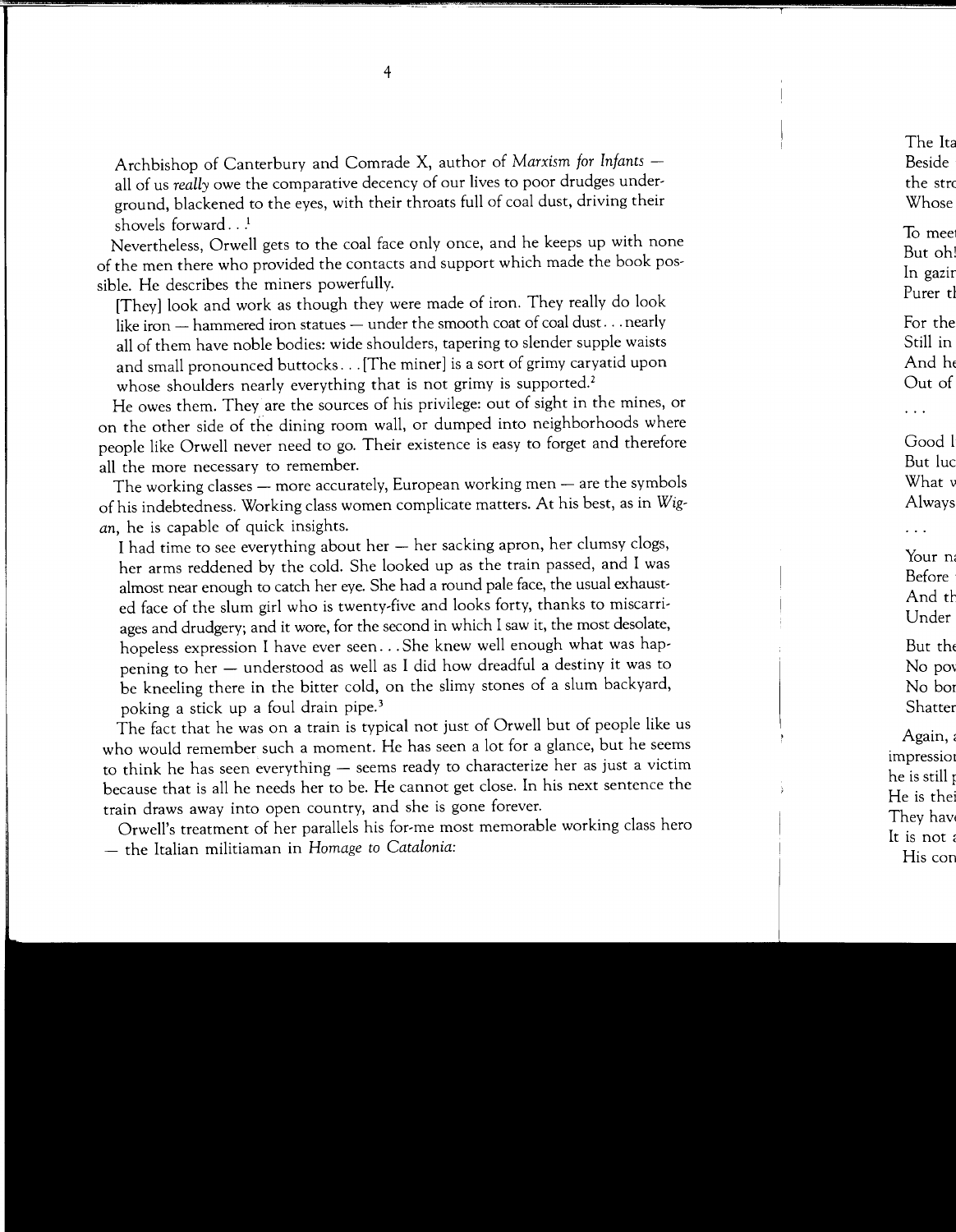The Italian soldier shook my hand Beside the guard-room table; the strong hand and the subtle hand Whose palms are only able

To meet within the sound of guns, But oh! what peace I knew then In gazing on his battered face Purer than any woman's!

For the flyblown words that make me spew Still in his ears were holy And he was born knowing what I had learned Out of books and slowly

 $\ldots$ 

Good luck go with you, Italian soldier! But luck is not for the brave; What would the world give back to you? Always less than you gave.

 $\ddotsc$ 

Your name and your deeds were forgotten Before your bones were dry, And the lie that slew you is buried Under a deeper lie:

But the thing that I saw in your face No power can disinherit: No bomb that ever burst Shatters the crystal spirit. <sup>4</sup>

Again, and more explicitly than in *Wigan,* Orwell" ... knew that to retain [his) first impression of him I must not see him again .. *:•* Despite his own near death in Spain, he is still privileged relative to his comrades. Those he has treated badly defer to him. He is their leader  $-$  "No hay cabo como el!" He is allowed to live a charmed life. They have given him a great deal and he refers to his indebtedness again and again. It is not at all clear that in the end he had found a way to discharge it.

His continuing awareness of the moral power of this debt lends a rare quality of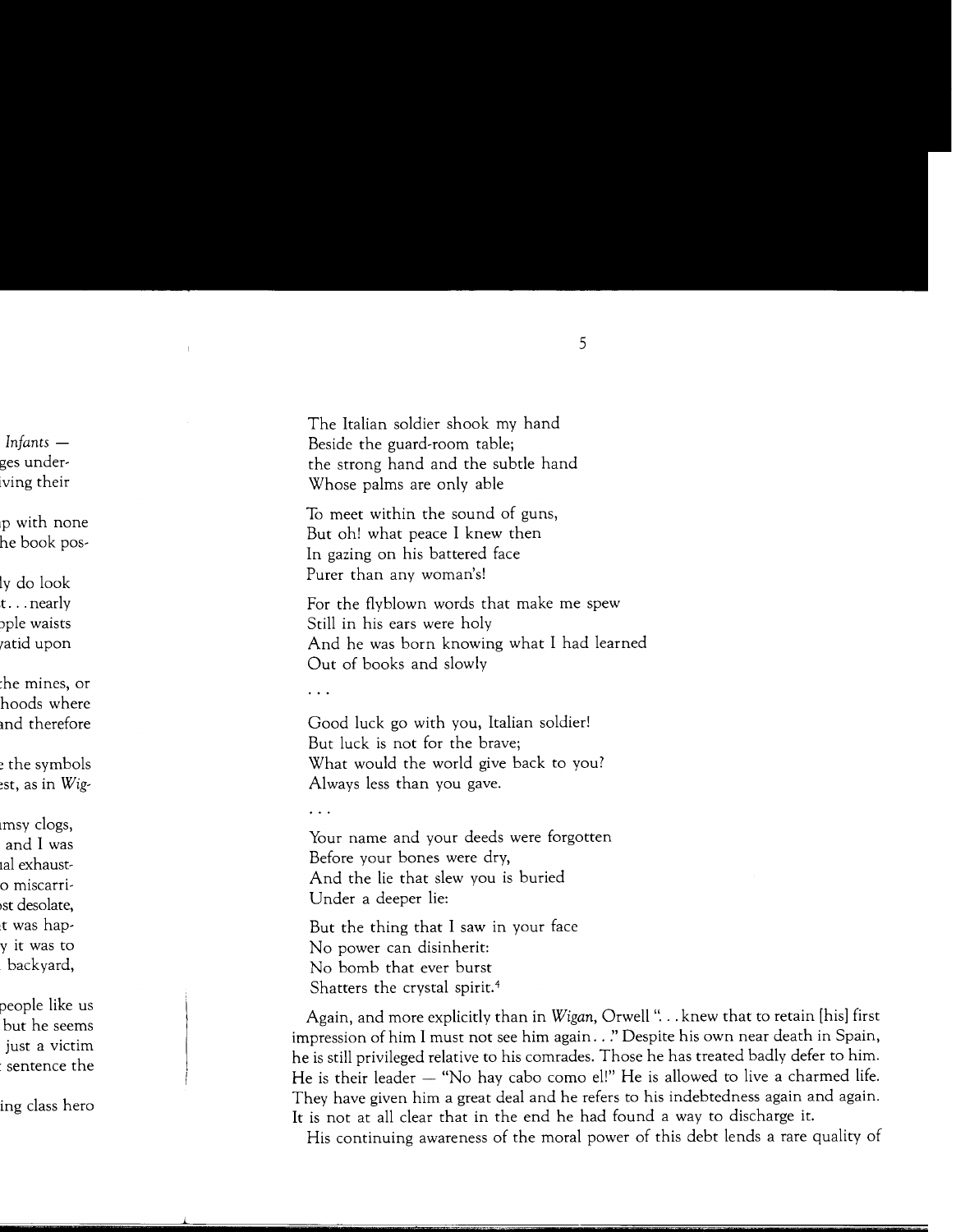personal investment to his work. Yet his briefly glimpsed workers and militiamen tell us more about who Orwell needs these people to be than about who they may actually have been. He cannot afford to look at the men with anything like the eye for detail he can apply to their circumstances. Nobody has done better with housing or diet in places like Wigan. Nobody has given us a more accurate feel for life in the trenches. Yet we are left with only the most generalized sense of who those miners and militiamen were. In both *The Road to Wigan Pier* and *Homage to Catalonia* his most memorable portraits are uninformed by anything that could be called a conversation. By "Marrakech;' in 1940, he does not even try. It is as if he recognizes that he cannot really get away from his cafe table  $-$  that he can tell us only what he sees from there. In *Animal Farm* it is all summed up in Boxer – ironically a portrait that would fit nicely into the most rigid Stalinist standards. Finally, in 1984, the proles do not have names or faces. They are entirely abstract  $-$  presented no longer in order to make a case for social justice but as a last desperate hope for human salvation.

An eye for the seamy detail that reveals the plain truth is there from his first published stories to his death. The concern for social justice remains too, but as his work evolves and the times change it is no longer "the fat men eating quail while children are begging for bread" or "the patriots who read *Blackwood's* and thank God they are not brainy" on whom he seeks revenge. These men remain of course hypocrites and scoundrels. They are still enemies, but they are no longer the enemy. In *The Road to Wigan Pier* in 1936

... the worst criminal who ever walked is morally superior to a hanging judge.<sup>5</sup> Five years later in "England Your England"

The hanging judge is a symbol of the strange mixture of reality and illusion, democracy and privilege, humbug and decency, the subtle network of compromises by which the nation keeps itself in familiar shape.<sup>6</sup>

There had been a shift from moral outrage based on personal experience to what Orwell had just a little earlier in "Inside the Whale" called " ... seeing life comprehensively but through the wrong end of the telescope."

In the mid-twenties, when he returned from Burma, everything could be reduced to the struggle between oppressors and oppressed. In 1936, that struggle had been somewhat modulated:

... the working class are submissive where they used to be openly hostile, and the post-war manufacture of cheap clothes and the general softening of manners have toned down the surface differences between class and class. But undoubtedly the essential feeling is still there.?

By 1941, it seems to have almost disappeared.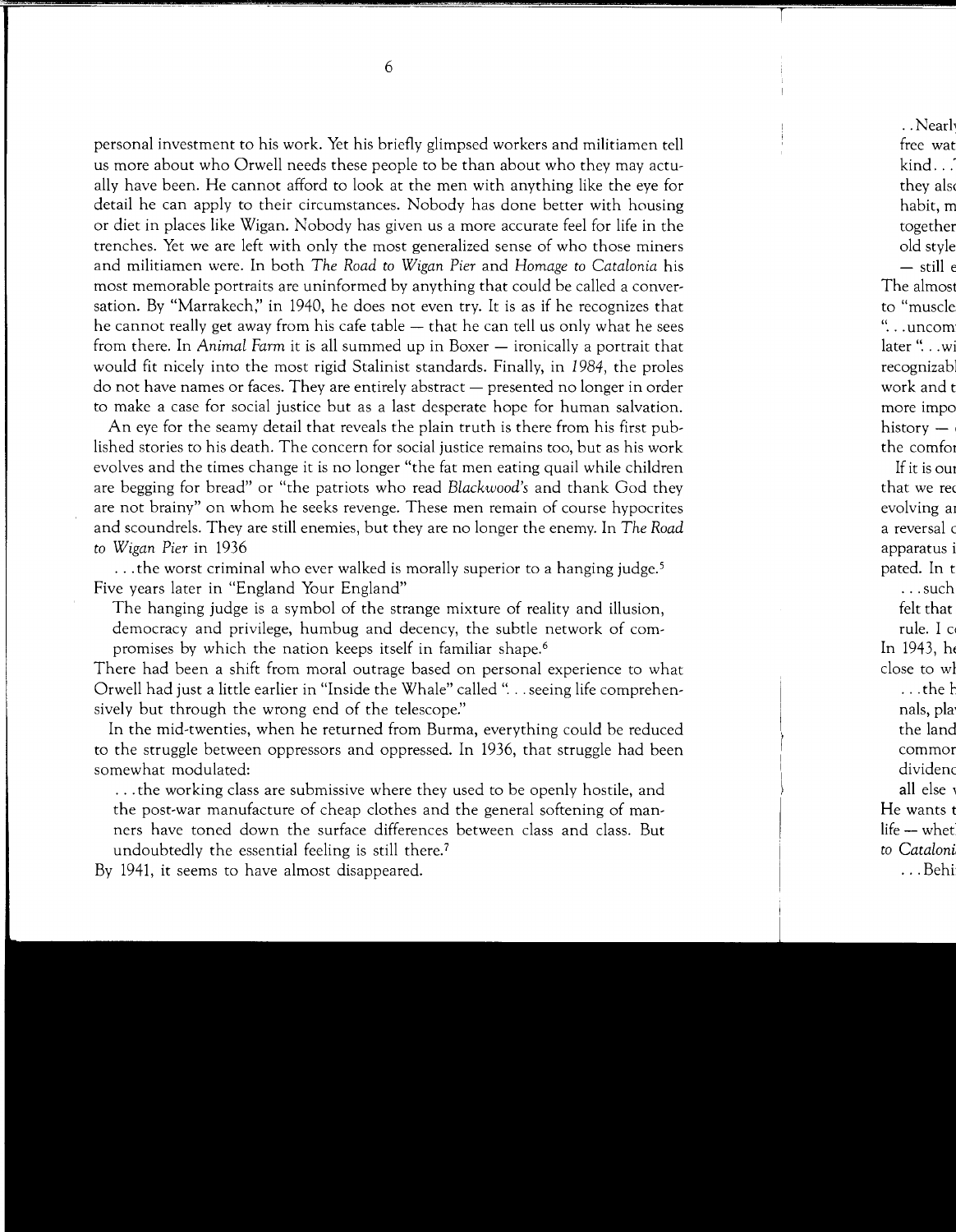.. Nearly all citizens of civilized countries now enjoy the use of good roads, germfree water, police protection, free libraries and probably free education of a kind .. .To an increasing extent the rich and the poor read the same books, and they also see the same films and listen to the same radio programs ... In tastes, habit, manners and outlook the working class and the middle class are drawing together. The unjust distinctions remain, but the real differences diminish. The old style 'proletarian' – collarless, unshaven with muscles warped by heavy labor

 $-$  still exists, but he is constantly decreasing in numbers...<sup>8</sup> The almost worshipfully described musculature of the Wigan miners has been reduced to "muscles warped by heavy labor!' The corporation house which is described as "... uncomfortable, almost prison-like... ruthless and soulless" in Wigan, is five years later "... with its bathroom and electric light, smaller than the stockbroker's villa but recognizably the same kind of house ... *!'* Our guilt is powerfully evoked in his earlier work and the charges against us are never withdrawn, but he gradually comes to find more important enemies — the totalitarian enemies of language and aesthetics and history  $-$  enemies we too can see ourselves in combat with  $-$  while remaining in the comfort of our studies.

If it is our self-doubt that engages us in his earlier work, it seems to me self-affirmation that we receive from *Animal Farm* and *1984.* His later stance is associated with his evolving antipathy for Communism, but that is only a matter of emphasis – not a reversal of his earlier views. It is undeniable that the brutality of the Communist apparatus in Spain mattered to Orwell, but that brutality was not entirely unanticipated. In the 8 June 1940 entry to his War-time Diary he remarks

... such horrors as the Russian purges never surprised me, because I had always

felt that  $-$  not exactly that, but something like that  $-$  was implicit in Bolshevik rule. I could feel it in their literature.

In 1943, he sums up his sense of the Spanish war in terms that I expect are quite close to what he thought in 1936:

... the hatred which the Spanish Republic excited in millionaires, dukes, cardinals, play-boys, blimps and what-not would in itself be enough to show one how the land lay. In essence it was a class war. If it had been won, the cause of the common people everywhere would have been strengthened. It was lost, and the dividend drawers all over the world rubbed their hands. That was the real issue; all else was froth on the surface.9

He wants to know whether people like his Italian soldier shall be allowed a decent life - whether or not they shall be "pushed back into the mud." Five years after *Homage to Catalonia* that remains the "real issue of the Spanish war."

... Behind all the ballyhoo that is talked about 'godless' Russia [there is] ... the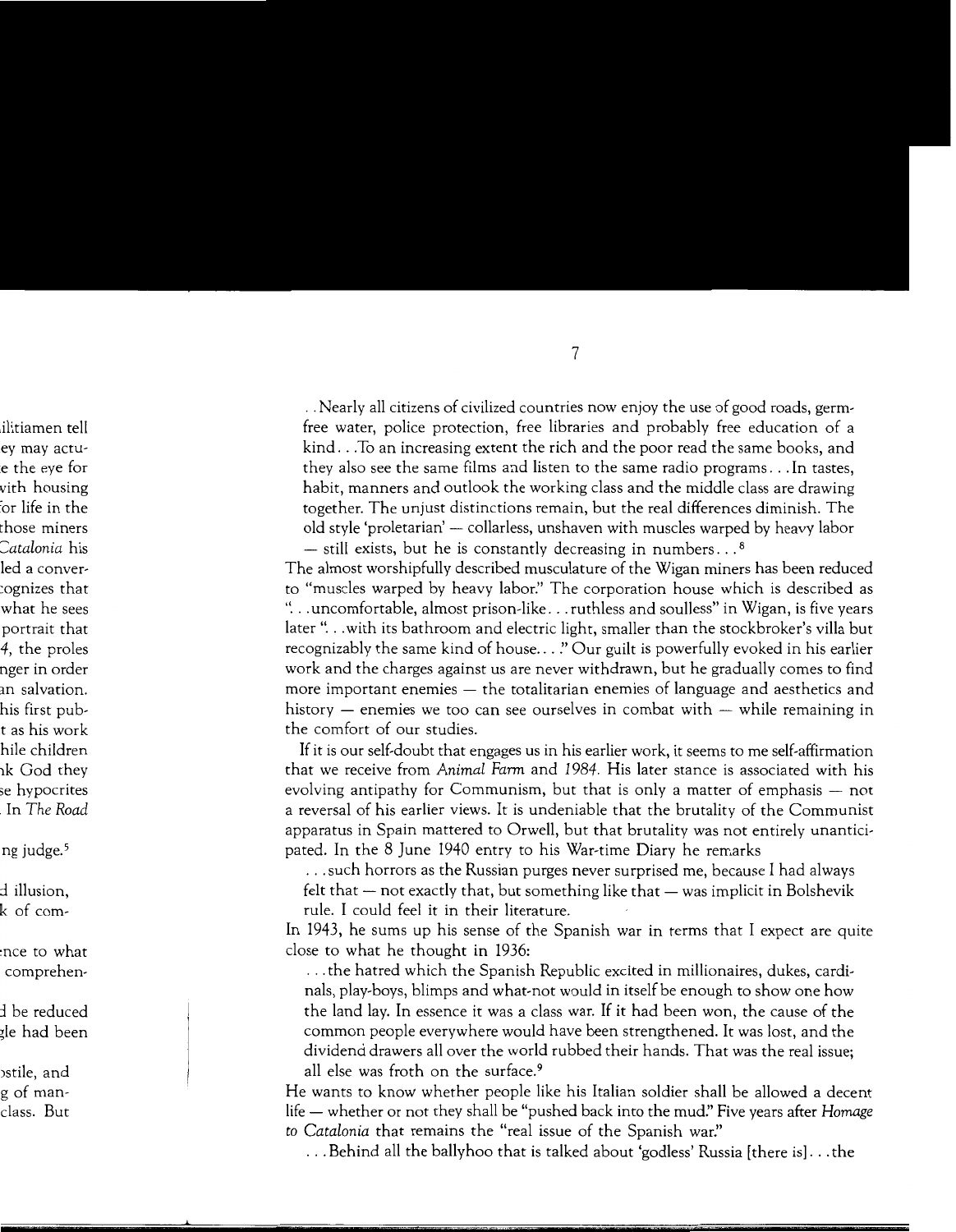simple intention of those with money or privileges to cling to them.<sup>10</sup> Orwell did not feel that he lost his sense of what side he was on in Barcelona.

It seems to me that, at least in part, the energies unleashed by his commitment to the proletarian had simply run their course. He had borne a personal witness. He had risked his life and celebrated the working classes. He had demeaned their enemies: the Society dames " ... who have the cheek to walk into East End houses and give shopping lessons to the wives of the unemployed;" the writers "... with a safe 500 pounds a year [who had] turned highbrow [and discovered that] ... disillusionment was all the fashion;" the petty bourgeois shopkeepers like Mrs. Brooker "...a soft mound of fat and self-pity..."; any working man's wife who would deny him his role as master and permit him to become a "Mary Ann:' He had informed us and enjoined us to act. He had lived with and written about his working class subjects because he had Tecognized the size of the gulf between them and people like himself. He had felt both a personal and a social obligation to do what he could to bridge it. He discovers that he cannot really get to Wigan Pier  $-$  that the Pier has never been more than a music hall joke to cover something unspeakable  $-$  that there is nowhere further to take that journey. That discovery, as much as anything that happened in Spain or during the Second World War, seems to me to have driven him toward *1984.* 

No matter how many brave excursions he made into the world of the poor he remained a member of the lower-upper-middle class, a political intellectual, a writer and, not least, an Englishman. It was the consciousness of those who shared these affiliations to which he was always most sensitive. Their self-delusion about Communism was his second. It is critical that he did not regard these subjects as incompatible. He never argues either that the demand for social justice should be subordinated to the cold war or that the brutalities of the Soviet Union were an indictment of Socialism. He was never, as the Communist press liked to claim, a secret Fascist. Neither does there seem to me to be any indication, as Norman Podhoretz claimed in the January 1983 issue of *Harpers,* that he would have abandoned his interest in social justice and become a conservative if he had only lived long enough to see how well we have done by our poor. Podhoretz takes this even a step further, suggesting that Orwell may have "clung tenaciously to his identity as a man of the Left" so as to increase the authority with which he could criticize his nominal colleagues  $-$  as a ruse to permit him more effectively to bore from within. Such stuff seems quite on a par with the most self-serving of the Communist allegations. Orwell would not have been surprised by it, but I expect that he would not have taken it lightly either. His purpose was to bring workingmen, the demand for social justice and the traditions